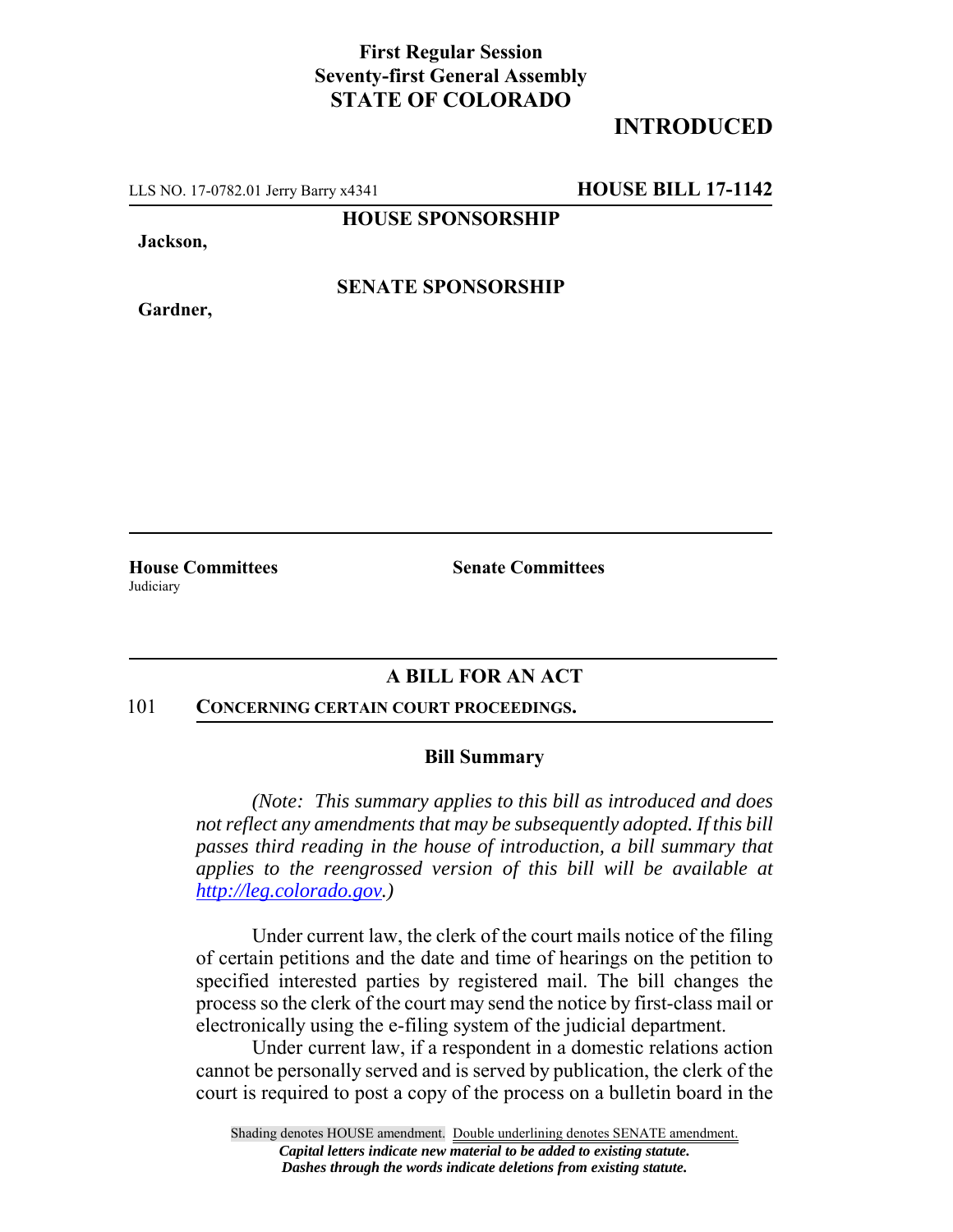clerk's office for 35 days after the date of publication and may post the notice online on the court's website. The bill gives the clerk the option of posting the notice online on the court's website rather than on a bulletin board.

The bill also updates the time frame for holding certain hearings to multiples of 7 days.

 *Be it enacted by the General Assembly of the State of Colorado:* **SECTION 1.** In Colorado Revised Statutes, **amend** 32-1-304 as follows: **32-1-304. Notice of court hearing.** Except as otherwise provided in section 32-1-304.5, immediately after the filing of a petition, the court wherein the petition is filed, by order, shall fix a place and time, not less 7 than twenty TWENTY-ONE days nor more than forty FORTY-TWO days after 8 the petition is filed, for hearing thereon. Thereupon The clerk of the court shall cause notice by publication to be made of the pendency of the petition, the purposes and boundaries of the special district, and the time and place of hearing thereon. The clerk of the court shall also forthwith 12 cause a copy of the notice to be mailed SENT by United States registered FIRST-CLASS mail OR BY ELECTRONIC SERVICE USING THE E-FILING SYSTEM OF THE JUDICIAL DEPARTMENT to the board of county commissioners of each of the several counties and to each party entitled to notice pursuant to section 32-1-206 (2). The notice shall MUST include a general description of the land contained within the boundaries of the proposed special district and information explaining methods and procedures for the filing of a petition for exclusion of territory pursuant to section 32-1-305 (3). **SECTION 2.** In Colorado Revised Statutes, 37-2-104, **amend** (1) as follows: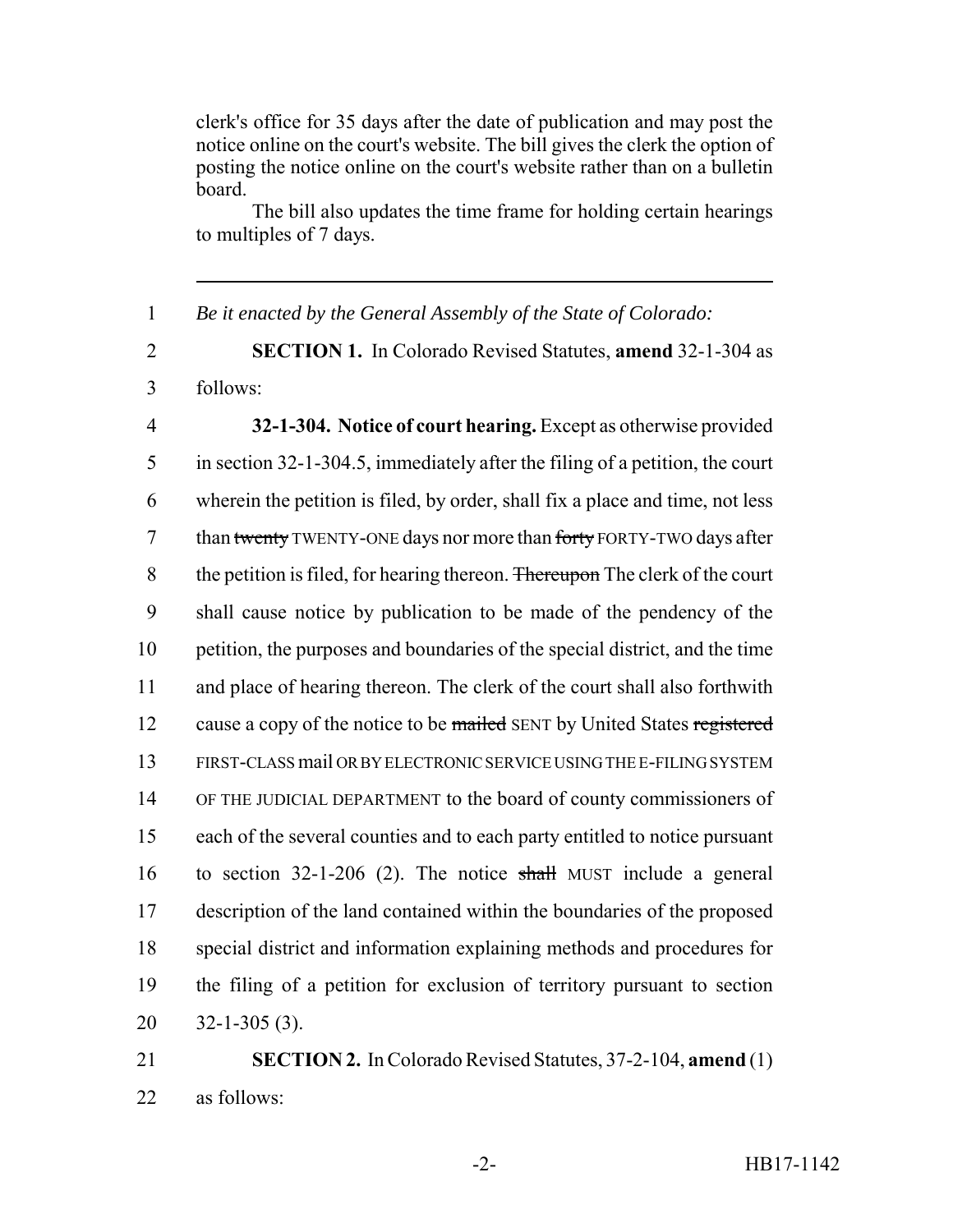1 **37-2-104. Notice of hearing on petition.** (1) Immediately after 2 the filing of such petition, the court wherein such THE petition is filed 3 shall by order fix a place and time, not less than sixty SIXTY-THREE days 4 nor more than ninety NINETY-ONE days after the petition is filed, for 5 hearing thereon, and thereupon the clerk of said THE court shall cause 6 notice by publication (Schedule Form I) to be made of the pendency of 7 the petition and of the time and place of the hearing thereon. The clerk of 8 said THE court shall also forthwith cause a copy of said notice to be 9 mailed SENT by registered UNITED STATES FIRST-CLASS mail OR BY 10 ELECTRONIC SERVICE USING THE E-FILING SYSTEM OF THE JUDICIAL 11 DEPARTMENT to the board of county commissioners of each of the several 12 counties having territory within the proposed district.

13 **SECTION 3.** In Colorado Revised Statutes, 37-46-113, **amend**  $14$  (1) as follows:

 **37-46-113. Notice of hearing on petition.** (1) Immediately after the filing of a petition created pursuant to section 37-46-112, the court, 17 by order, shall fix a place and time, not less than sixty SIXTY-THREE days 18 nor more than ninety NINETY-ONE days after the petition is filed, for a hearing on the petition, and the clerk of the court shall provide notice by publication, which may be substantially the same as provided in section 21 37-8-101, of the petition and of the time and place of the hearing on the 22 petition. The clerk of the court shall also mail SEND the notice by United 23 States registered FIRST-CLASS mail OR BY ELECTRONIC SERVICE USING THE E-FILING SYSTEM OF THE JUDICIAL DEPARTMENT to the board of county commissioners of each of the counties having territory within the proposed subdistrict and, if the petition is filed by landowners, and not by the board of directors, to the board of directors of the district.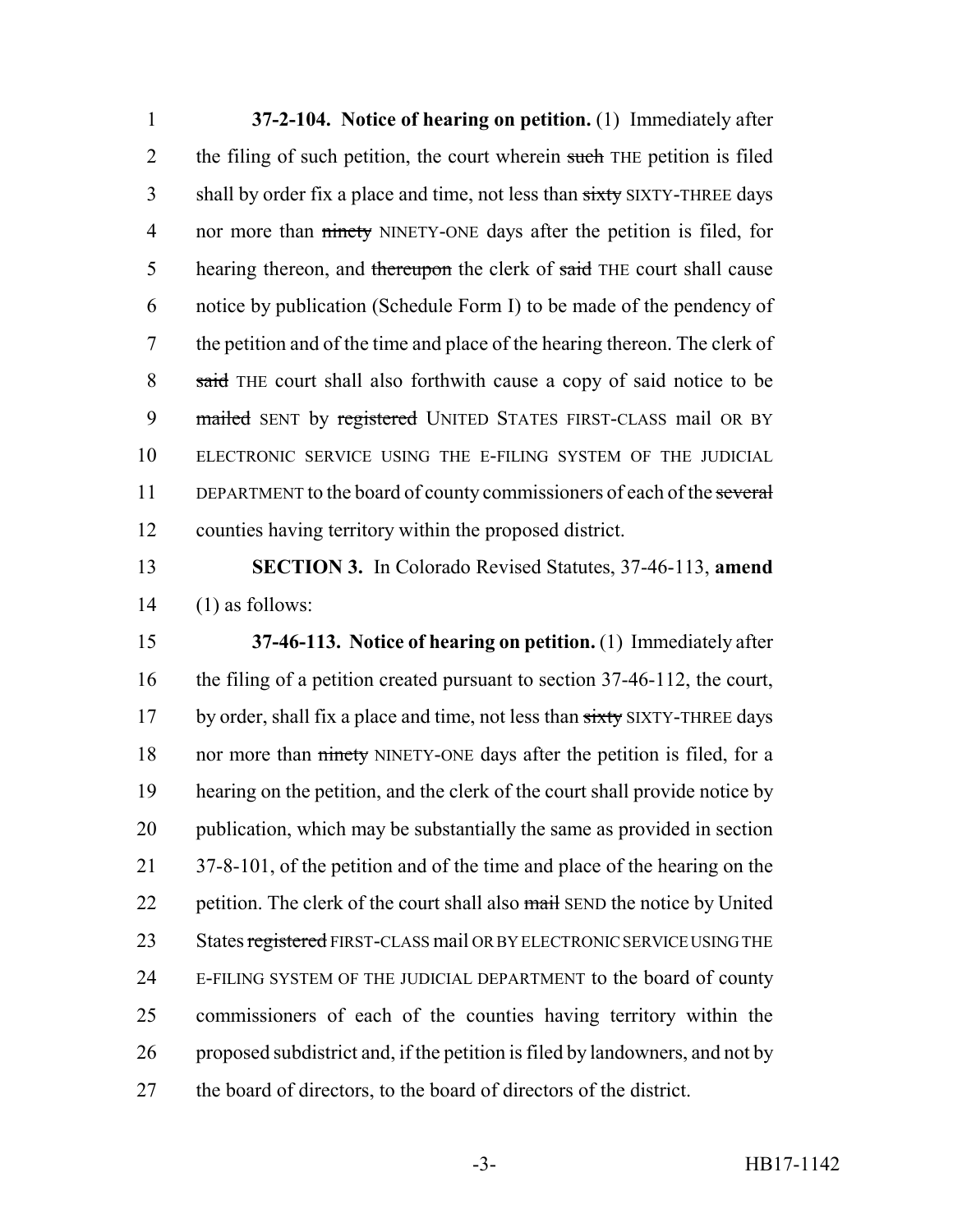**SECTION 4.** In Colorado Revised Statutes, 37-48-124, **amend** 2  $(1)$  as follows:

 **37-48-124. Time and place of hearing on petition.** 4 (1) Immediately after the filing of such petition, the court wherein such THE petition is filed, by order, shall fix a place and time, not less than 6 sixty SIXTY-THREE days nor more than ninety NINETY-ONE days after the 7 petition is filed, for hearing thereon, and thereupon the clerk of said court shall cause notice by publication, which may be substantially the same as provided in section 37-8-101, to be made of the pendency of the petition 10 and of the time and place of the hearing thereon. The clerk of said THE 11 court shall also forthwith cause a copy of said notice to be mailed SENT 12 by United States registered FIRST-CLASS mail OR BY ELECTRONIC SERVICE USING THE E-FILING SYSTEM OF THE JUDICIAL DEPARTMENT to the board 14 of county commissioners of each of the several counties having territory within the proposed subdistrict and to the board of directors of said 16 district in the event that said IF THE petition is filed by the landowners.

 **SECTION 5.** In Colorado Revised Statutes, 14-10-107, **amend** 18  $(4)(a)$  as follows:

 **14-10-107. Commencement - pleadings - abolition of existing defenses - automatic, temporary injunction - enforcement.** (4) (a) Upon the commencement of a proceeding by one of the parties, or by a legal guardian or conservator of one of the parties, the other party shall be personally served in the manner provided by the Colorado rules of civil procedure, and he or she may file a response in accordance with such rules; except that, upon motion verified by the oath of the party commencing the proceeding or of someone in his or her behalf for an order of publication stating the facts authorizing such service, and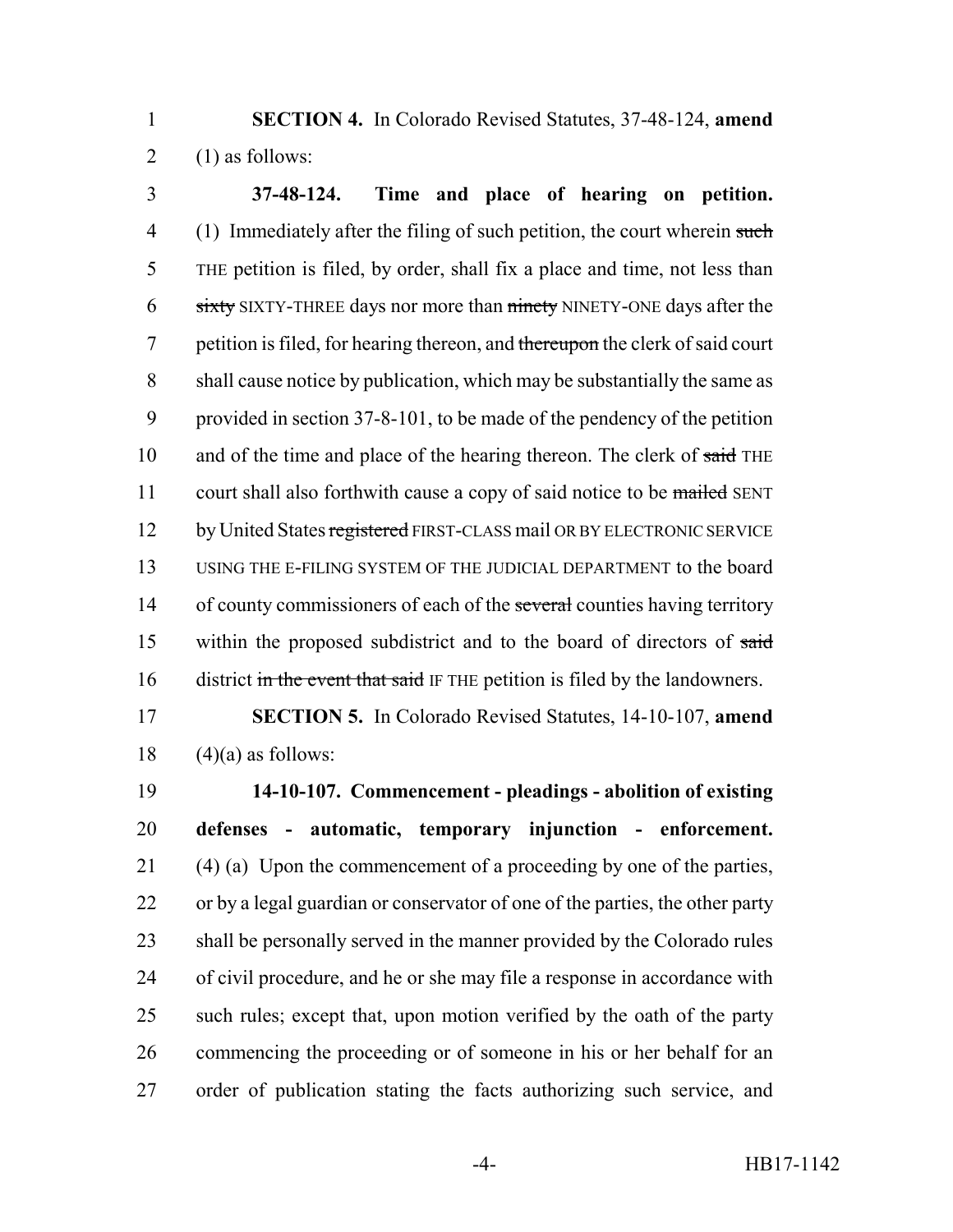showing the efforts, if any, that have been made to obtain personal service within this state, and giving the address or last-known address of each person to be served or stating that his or her address and last-known address are unknown, the court shall hear the motion ex parte and, if satisfied that due diligence has been used to obtain personal service within this state or that efforts to obtain the same would have been to no avail, shall order one publication of a consolidated notice in a newspaper published or having general circulation in the county in which the proceeding is filed, notwithstanding the provisions of article 70 of title 10 24. C.R.S. A consolidated notice shall be published at least once during a calendar month and shall list the proceedings filed subsequent to those named in the previously published consolidated notice, stating as to each proceeding the names of the parties, the action number, the nature of the 14 action, that a copy of the petition and summons may be obtained from the clerk of the court during regular business hours, and that default judgment may be entered against that party upon whom service is made by such notice if he or she fails to appear or file a response within thirty-five days after the date of publication. Costs of publication of a consolidated notice may be assessed pro rata to each of the proceedings named in the notice; except that, if a party is indigent or otherwise unable to pay such publication costs, the costs shall be paid by the court from funds appropriated for the purpose. Service shall be complete upon such publication, and a response or appearance by the party served by publication under this subsection (4) shall be made within thirty-five days thereafter, or default judgment may be entered. No later than the day of publication, the clerk of the court shall also post for thirty-five consecutive days a copy of the process on a bulletin board in his or her